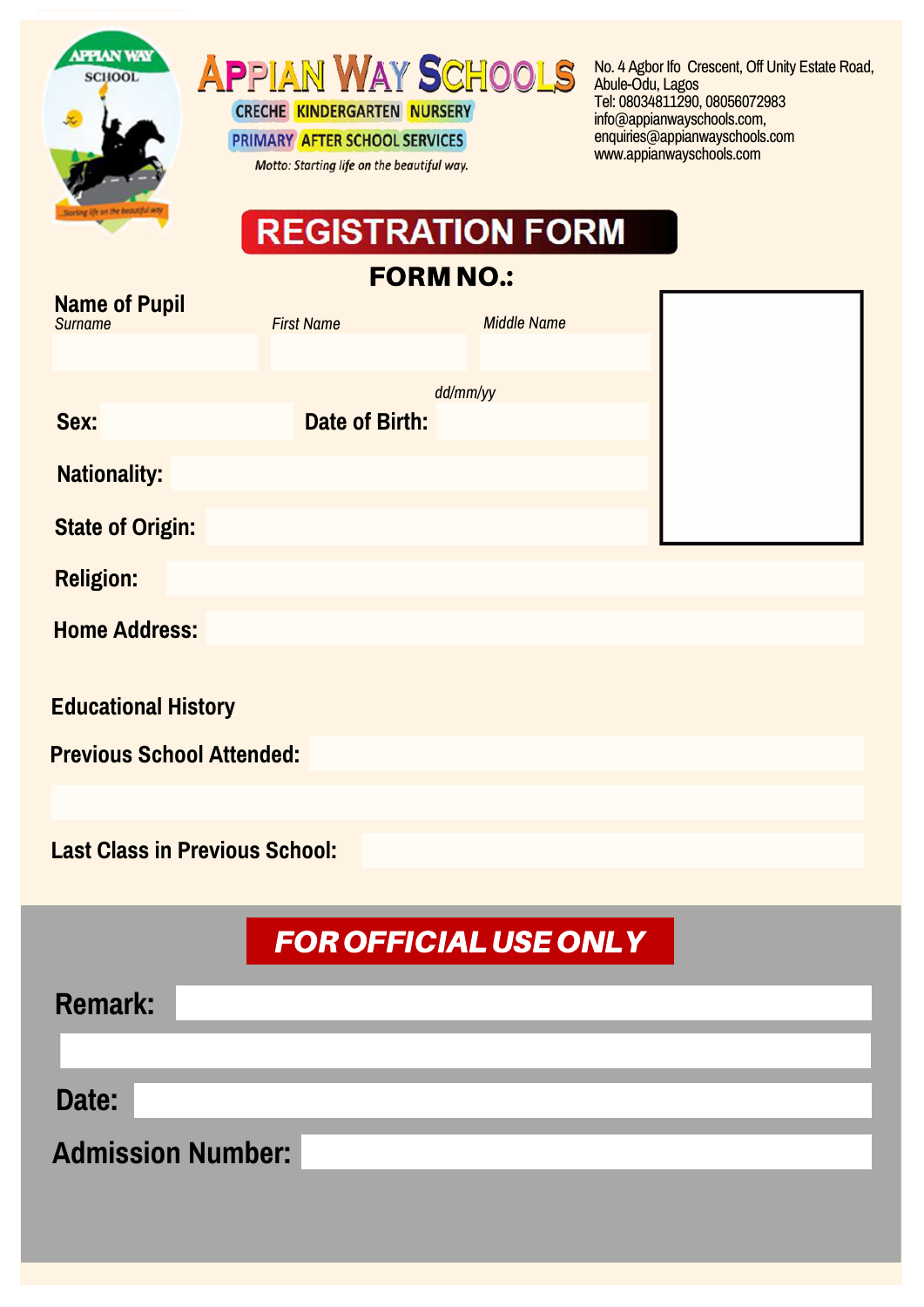

# **APPIAN WAY SCHOOLS CRECHE KINDERGARTEN NURSERY**

PRIMARY AFTER SCHOOL SERVICES

Motto: Starting life on the beautiful way.

No. 4 Agbor Ifo Crescent, Off Unity Estate Road, Abule-Odu, Lagos Tel: 08034811290, 08056072983 info@appianwayschools.com, enquiries@appianwayschools.com www.appianwayschools.com

## **PARENT/GUARDIAN INFORMATION**

|                                   | <b>Surname</b> | <b>First Name</b> | <b>Middle Name</b> |  |  |
|-----------------------------------|----------------|-------------------|--------------------|--|--|
| <b>Parents' Name</b>              | Mr.            |                   |                    |  |  |
|                                   | Mrs./Ms        |                   |                    |  |  |
| <b>Home Address:</b>              |                |                   |                    |  |  |
| <b>Mobile Phone No.:</b>          |                |                   |                    |  |  |
| <b>Occupation/Office Address:</b> |                |                   |                    |  |  |
|                                   |                |                   |                    |  |  |
|                                   |                |                   |                    |  |  |
| <b>Guardian's Name: Mr.</b>       |                |                   |                    |  |  |
|                                   | Mrs./Ms        |                   |                    |  |  |
| <b>Relationship to Child:</b>     |                |                   |                    |  |  |
| <b>Home Address:</b>              |                |                   |                    |  |  |
| <b>Mobile Phone No.:</b>          |                |                   |                    |  |  |
| <b>Occupation/Office Address:</b> |                |                   |                    |  |  |

## **Medical History/ Emergency Contact**

| Genotype:                                    | <b>Blood Group:</b> |  |  |  |  |
|----------------------------------------------|---------------------|--|--|--|--|
| <b>Allergies/Medical Condition (if any):</b> |                     |  |  |  |  |
|                                              |                     |  |  |  |  |
| In case of Emergency, Who do we contact?     |                     |  |  |  |  |
| Name:                                        |                     |  |  |  |  |
| <b>Relationship to Child:</b>                |                     |  |  |  |  |
| <b>Mobile No.:</b>                           | <b>Home Phone.:</b> |  |  |  |  |
|                                              |                     |  |  |  |  |